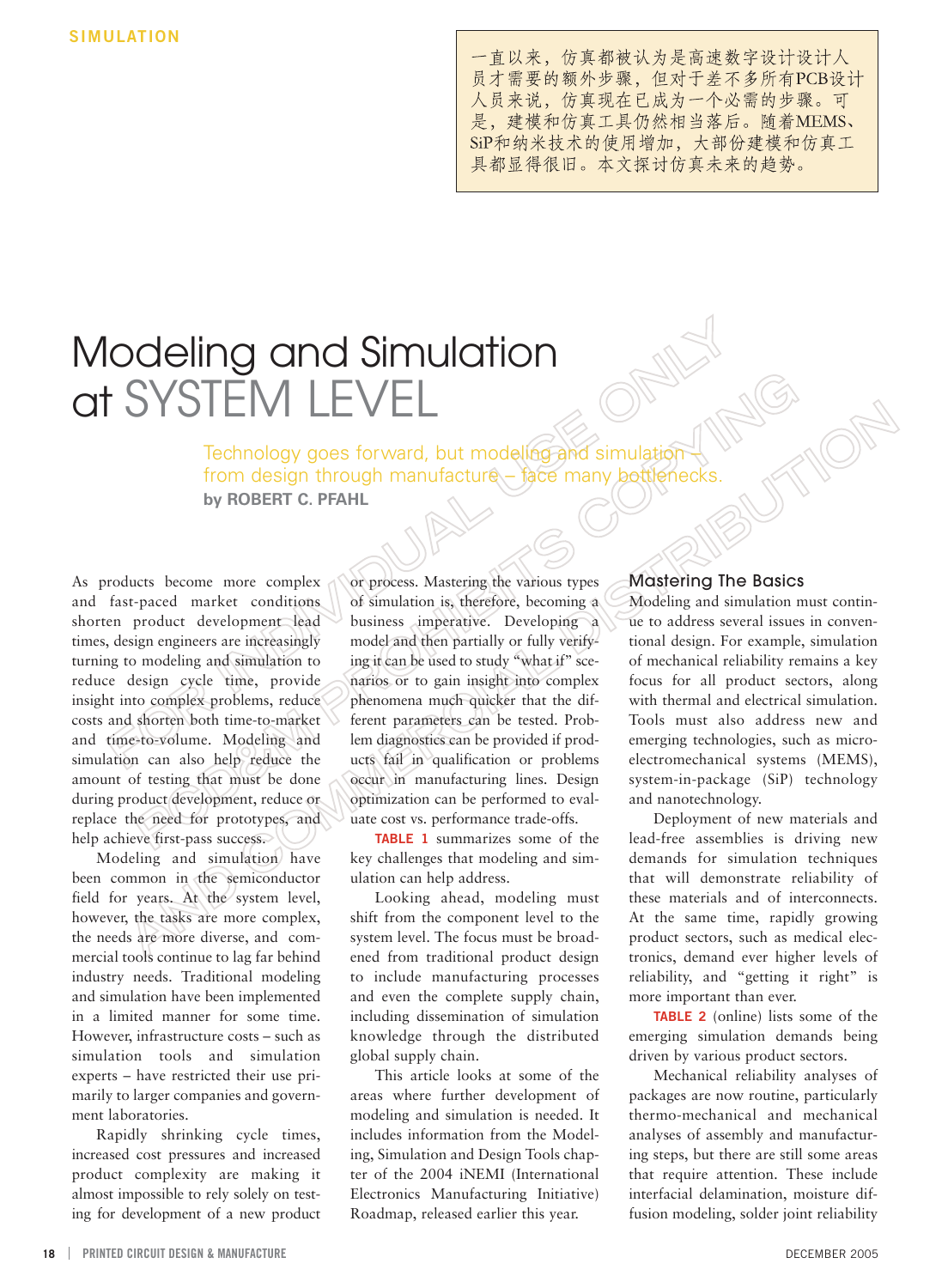### **TABLE 1.** Benefits of simulation and modeling

| Reduced cycle time and time to market | Study impact of variability and stochastic<br>elements, identifying opportunities to reduce<br>time requirements in system-level and intrasystem<br>processes simulations in order to gain more<br>insight, faster simulations |
|---------------------------------------|--------------------------------------------------------------------------------------------------------------------------------------------------------------------------------------------------------------------------------|
| Increasing product complexity         | Study impact of part-process interactions,<br>supply chain characteristics, supplier base<br>management, responsiveness of supply chain                                                                                        |
| Do it right the first time            | Make strategic decisions in the design phase to<br>reduce/eliminate trial-and-error methods                                                                                                                                    |
| Rapid volume ramp-ups                 | Study impact of production levels on resource<br>constraints, resource allocation, logistics for<br>different production levels                                                                                                |
| <b>System-level considerations</b>    | Systems are more complex, and continuously<br>growing, simulations can be used to study<br>impact of additional nodes/processes                                                                                                |
| Increased cost pressures              | Cycle time reduction, right the first time                                                                                                                                                                                     |

modeling and process modeling.

Interfacial delamination. Deficiencies currently exist in the ability to predict the nucleation of cracks in packages and their subsequent propagation under static and cyclic loads. As deployment of wafer-level packaging increases, interfacial delamination knowledge becomes even more crucial.

Moisture modeling. The ability to mechanistically predict the moisture performance of a package, including the diffusion of moisture, could significantly reduce cycle time. Currently, such functions as transient thermal analyses, associated stress analyses, and prediction of interfacial stress due to moisture desorption during reflow and its effect on interfacial crack propagation are determined primarily by build and test.

Solder joint reliability modeling. Much effort has gone into predicting solder joint fatigue life for various package families, designs and application environments. However (as pointed out in each iNEMI roadmap since 2000), the current methodologies provide poor agreement with the results of temperature cycling. In particular, these methodologies need to be examined closely for lead-free solders. With trends toward finer pitch and smaller form factors, as seen in handheld and portable products, industry may be nearing joint limits for current-carrying capacity. This can cause high current densities and lead to the consideration of electro-migration effects in solder

Process modeling. Traditional areas of process modeling, such as solder joint formation during reflow (for leaded and lead-free systems) and underfill flow with finer pitches need to be revisited. One area that has been overlooked is the ability to model wet processes such as electro-deposition of copper and under-bump metallurgy. This involves combining simulation of fluid mechanics of the process and equipment with the associated electrochemistry. Electro-chemistry in particular will be quite challenging and will require close interaction between academia, national laboratories and industry. Correct implementation will reduce the number of trials in equipment and process selection for highdensity substrates and finer pitch printed wiring boards.

joints and under-bump metallurgies.

# Emerging Technologies

The increased use of MEMS, SiP and nanotechnology is creating demands for new and expanded simulation capabilities. **TABLE 3** summarizes some of the key capabilities that must be addressed.

MEMS technology is increasingly used in the automotive sector, where reliability requirements are among the most stringent of any industry. MEMS generally have moving elements, so line widths are often several microns (a far cry from the sub-micron sizes of more conventional chips). This movement, along with other factors, makes reliaPAINS UNION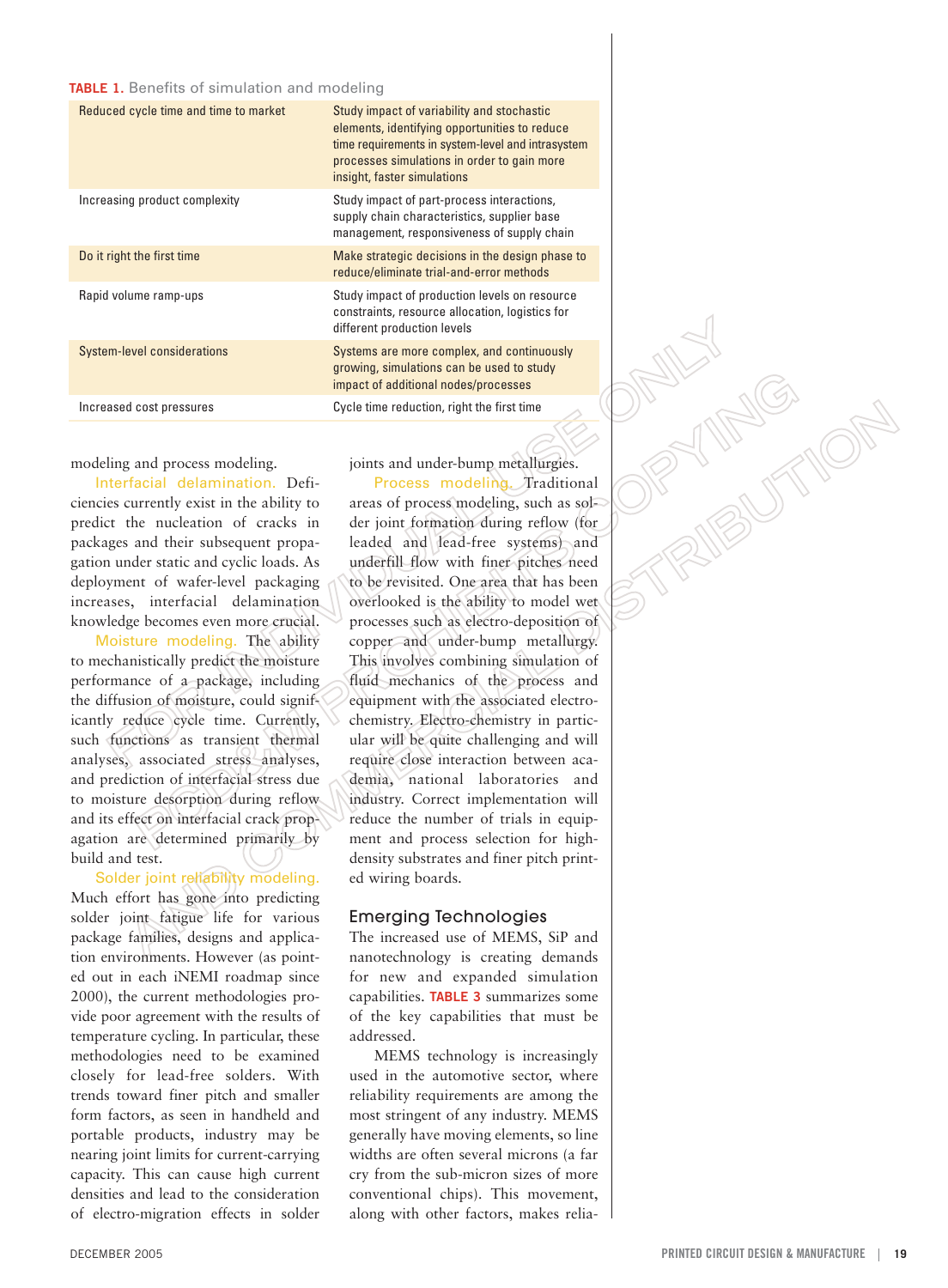# **SIMULATION**

#### **TABLE 2.** Emerging simulation demands are driven by various product sectors

| <b>TREND (BY PRODUCT SECTOR)</b>                                                             | <b>DRIVING THE NEED FOR</b>                                                                                               |  |
|----------------------------------------------------------------------------------------------|---------------------------------------------------------------------------------------------------------------------------|--|
| <b>OFFICE/LARGE BUSINESS SYSTEMS PRODUCTS</b>                                                |                                                                                                                           |  |
| Increased complexity, including increased I/O, more layers on<br>boards, etc.                | System-level modeling; more sophisticated and powerful modeling<br>tools are required                                     |  |
| New material sets, proliferation of organic flip-chip BGAs, use of<br>Pb-free solder         | Simulation techniques for reliability of new materials, interconnects                                                     |  |
| Shrinking cycle times                                                                        | Do it right the first time - reliability, thermal and electrical analyses<br>at beginning of design cycle                 |  |
| Increased power densities at chip and component levels                                       | Thermal and computational fluid dynamics simulations at system level                                                      |  |
| Thin films and optoelectronics at the backplane area (optical PWB<br>waveguides)             | Electrical performance                                                                                                    |  |
| Nano-scale devices and materials                                                             | Higher density devices, better performance, and innovative design                                                         |  |
| Cost pressures                                                                               | Factory systems/manufacturing or assembly and supply chain modeling                                                       |  |
| <b>AEROSPACE/DEFENSE PRODUCTS</b>                                                            |                                                                                                                           |  |
| Increased use of COTS - deployment of BGAs and plastic components                            | Reliability simulation under harsh environments                                                                           |  |
| Large acceleration factors between lab and field conditions                                  | Field reliability models are key                                                                                          |  |
| Use of high-density connector systems                                                        | Simulation in areas of contact and reliability                                                                            |  |
| <b>AUTOMOTIVE PRODUCTS</b>                                                                   |                                                                                                                           |  |
| Thermal management is a key factor                                                           | Higher reliability in a harsh environment                                                                                 |  |
| Deployment of new materials                                                                  | Simulate reliability in laboratories, relate to field                                                                     |  |
| Proliferation of MEMS devices and RF systems/devices                                         | Transfer of simulation knowledge from other sectors to automotive                                                         |  |
| Cost pressure                                                                                | Need to build understanding of failure mechanisms of MEMS device                                                          |  |
|                                                                                              | Reliability prediction is a challenge for MEMS scale devices due to<br>the different failure mode and governing physics   |  |
|                                                                                              | Factory systems/manufacturing and supply chain management<br>simulations                                                  |  |
| <b>CONSUMER/PORTABLE PRODUCTS</b>                                                            |                                                                                                                           |  |
| Cycle time is key - short time to market                                                     | Modeling and simulation to shorten cycle times                                                                            |  |
| Increased complexity - higher silicon integration, product<br>complexity (e.g., 3D stacking) | Simulation to understand increased complexity                                                                             |  |
| Design for postponement                                                                      | Factory information systems or supply chain simulations to adjust<br>design elements to customers' rapidly changing needs |  |
|                                                                                              |                                                                                                                           |  |
| Increased use of MEMS                                                                        | See discussion under Automotive Products                                                                                  |  |

bility prediction a real challenge. Although MEMS reliability has been studied in recent years, there is still no concerted effort to use modeling and simulation to predict reliability of MEMS under various environments.

MEMS reliability must be studied under various stimuli in order to build a comprehensive understanding of failure mechanisms. Experimental studies can be used to define models to simulate failures of thermo-mechanical and multi-physical origin. Such an activity may require infrastructure development to characterize materials and establish the relationship between the results of analyses (such as stresses and strains) and the failure criteria (such as the number of cycles to failure, interfacial delamination, stiction – static friction – and impact resistance).

Nanotechnology is also getting plenty of attention. Nano-scale, along with optoelectronic, simulations are emerging as industry moves toward smaller scales in the digital silicon technology and wafer-scale packaging. Also, the needs for signal integrity and propagation at higher frequencies, respectively, are driving simulation in these areas.

# Taking a System-Level View

For several roadmap cycles, iNEMI has

highlighted the need for system-level modeling and simulation. While decreasing product cycles and increasing cost pressures continue to fuel the need for this higher-level, broader view, implementation still lags behind.

The use of modeling and simulation in electronics manufacturing can be viewed in four broad categories: systemlevel design strategy, policy optimization, design for robustness, and simulation-based real-time control. These four categories require different levels of abstraction. The following paragraphs discuss three of these broad categories.

System-level design strategy. This level of modeling and simulation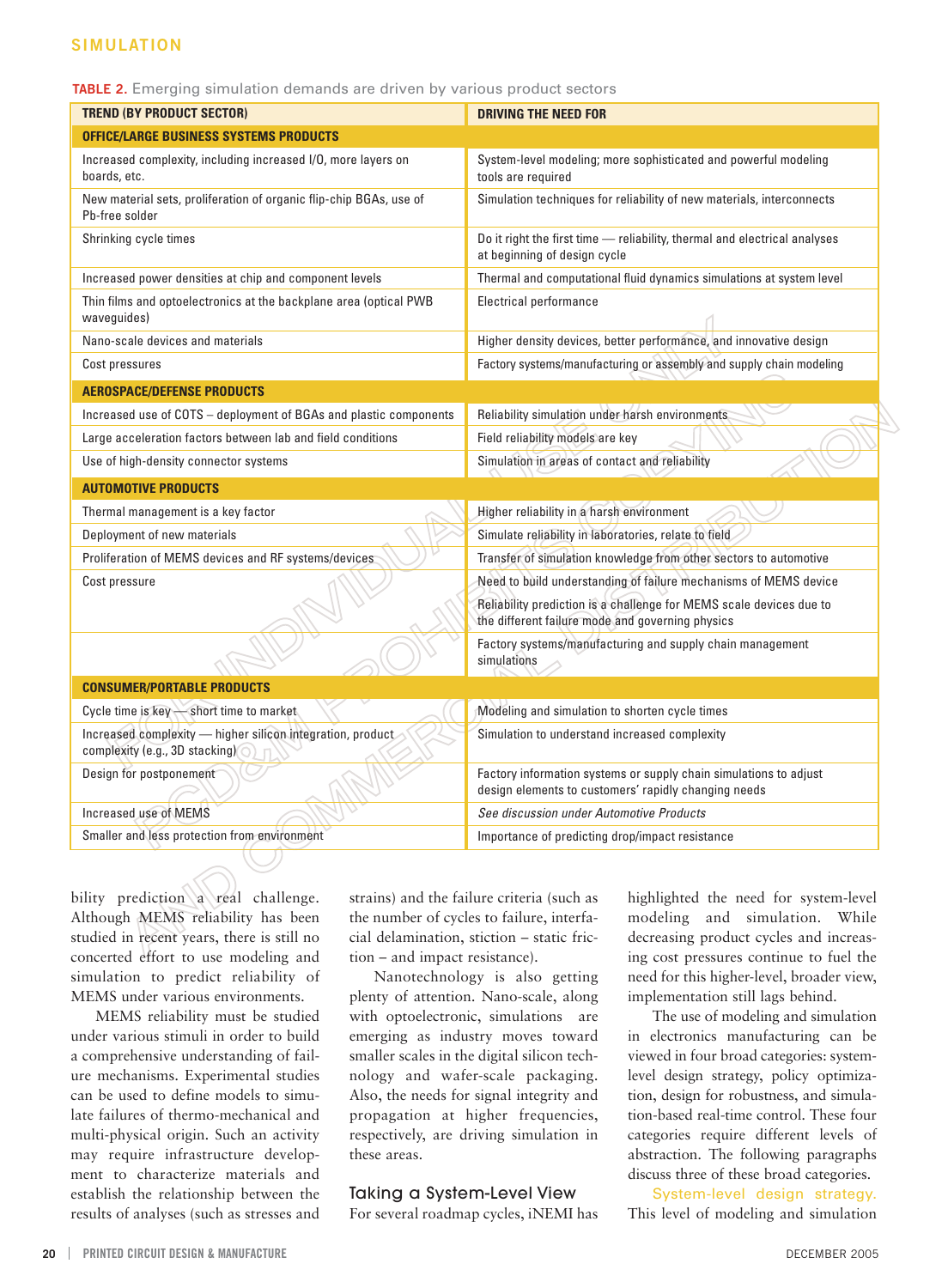is inherently more complex than component-level modeling and requires a well-mastered modeling strategy. System-level simulation techniques require models of the highest form of abstraction and are typically used for making strategic decisions in the design phase. This type of modeling can be used to:

- Provide different levels of abstraction for problem definition.
- Provide problem diagnostics at the system level.
- Evaluate "what-if" scenarios to identify the best configuration of system components/processes/standards without having to learn by trial-and-error.
- Provide full-field, in-depth understanding of the system.
- Provide insight into extremely complex problems, phenomena and product-process sets.

Design for robustness. At this stage, the simulation models are used to study the impact of stochastic (random) elements in the performance of the system. More specifically, these

models are used to study methods of risk minimization and the effects of variation associated with the factors identified in the earlier stages. The main impacts for this phase of simulation modeling are:

- Identify through experimentation the impact of stochastic elements for a chosen system and its operational policies.
- Provide methods to quantify risks associated with random events in any system-level or component-level interactions.
- Provide methods to analyze the impact of variations in system processes.

Simulation-based control. The most data-intensive use of simulation in

the context of system modeling for discrete systems is to control the transactions in a system. In this scenario, the system needs to keep track of even the "smallest" event – such as loading a part in a machine, in order to effectively control an entire system. As can be expected, the simulation models used for this

purpose are the most detailed models compared to those used in the previously mentioned stages. The advantages of simulation-based control include:

- Availability of higher fidelity models for analysis purposes. Since the simulation models used as real-time controllers include minute details of the system being modeled, they bear very high fidelity to those systems. As a result of which, any simulation analysis using such models will provide more reliable results.
- Increased modularity in system modeling and design.
- Enhanced usability of simulation models by providing them with the ability to be used as control execution systems as well as analytical tools.

# Gaps and Showstoppers

Some of the apparent bottlenecks that are inhibiting the widespread use of simulation in manufacturing include: ■ The time and effort required to develop accurate simulation models.

# **TABLE 3.** Projected development and research needs for simulation in emerging areas

| <b>EMERGING SIMULATION AREA</b>                                                                                                                                                                                                                                                                                                                                                     | <b>NEEDS BY 2005 TO 2011</b>                                                                                                           | <b>COMMENTS</b>                                                                                                                                   |
|-------------------------------------------------------------------------------------------------------------------------------------------------------------------------------------------------------------------------------------------------------------------------------------------------------------------------------------------------------------------------------------|----------------------------------------------------------------------------------------------------------------------------------------|---------------------------------------------------------------------------------------------------------------------------------------------------|
| <b>MEMS</b><br>Multi-phase flows simulations, bioMEMS<br>Multi-physics simulations: (e.g., Joule heating in<br>sub 50 nm interconnects, electro-chemical<br>phenomena in bio-MEMS devices)<br>Multi-scale simulations from sub 50 nm to mm<br>(similar issue to nano-scale methodology)<br>e.g. delamination, cracking - surface & material<br>science<br>Analog and digital design |                                                                                                                                        | $\blacksquare$ High volume production is a challenge – many<br>custom processes different from usual Si foundry                                   |
|                                                                                                                                                                                                                                                                                                                                                                                     |                                                                                                                                        |                                                                                                                                                   |
|                                                                                                                                                                                                                                                                                                                                                                                     |                                                                                                                                        | $\blacksquare$ Lack of standards                                                                                                                  |
|                                                                                                                                                                                                                                                                                                                                                                                     |                                                                                                                                        | New experimental techniques may also be needed<br>to verify the modeling algorithms. Very accurate<br>displacement measurements will be required. |
|                                                                                                                                                                                                                                                                                                                                                                                     |                                                                                                                                        |                                                                                                                                                   |
|                                                                                                                                                                                                                                                                                                                                                                                     | $\blacksquare$ Methodology to predict failure of MEMS devices -                                                                        | New failure modes and mechanisms will need to<br>be identified.                                                                                   |
|                                                                                                                                                                                                                                                                                                                                                                                     |                                                                                                                                        | Limited commercial software packages                                                                                                              |
|                                                                                                                                                                                                                                                                                                                                                                                     |                                                                                                                                        | available, criticality in 2005                                                                                                                    |
| Nano-scale modeling and<br>simulation                                                                                                                                                                                                                                                                                                                                               | ■ Thermo-mechanical models for nano-scale                                                                                              | Drivers:                                                                                                                                          |
|                                                                                                                                                                                                                                                                                                                                                                                     | Experimental tools capable of measuring<br>electrical and thermal and mechanics<br>phenomena/material properties at smaller scales     | ■ Wafer-package convergence                                                                                                                       |
|                                                                                                                                                                                                                                                                                                                                                                                     |                                                                                                                                        | ■ Device/package circuitry moving to smaller<br>scales: $<$ 65 nm in 2007                                                                         |
|                                                                                                                                                                                                                                                                                                                                                                                     | $\blacksquare$ Scale dependent algorithms will be needed -<br>ability to shift scales                                                  | Advanced materials, e.g., TIM (thermal interface<br>materials)                                                                                    |
|                                                                                                                                                                                                                                                                                                                                                                                     |                                                                                                                                        | Issue: How is the property and behavior different<br>from bulk behavior/macro-scale?                                                              |
|                                                                                                                                                                                                                                                                                                                                                                                     |                                                                                                                                        | Critical in 2007                                                                                                                                  |
| SiP                                                                                                                                                                                                                                                                                                                                                                                 |                                                                                                                                        |                                                                                                                                                   |
|                                                                                                                                                                                                                                                                                                                                                                                     | More I/Os, more layers in the boards, and rapidly<br>increasing power densities, occurring at both<br>chip/component and system levels | Need for thermal and computational fluid<br>dynamics (CFD) simulation, as well as electronic<br>and mechanical simulation.                        |
|                                                                                                                                                                                                                                                                                                                                                                                     |                                                                                                                                        | Mixed signal simulation challenges need to be<br>addressed.                                                                                       |